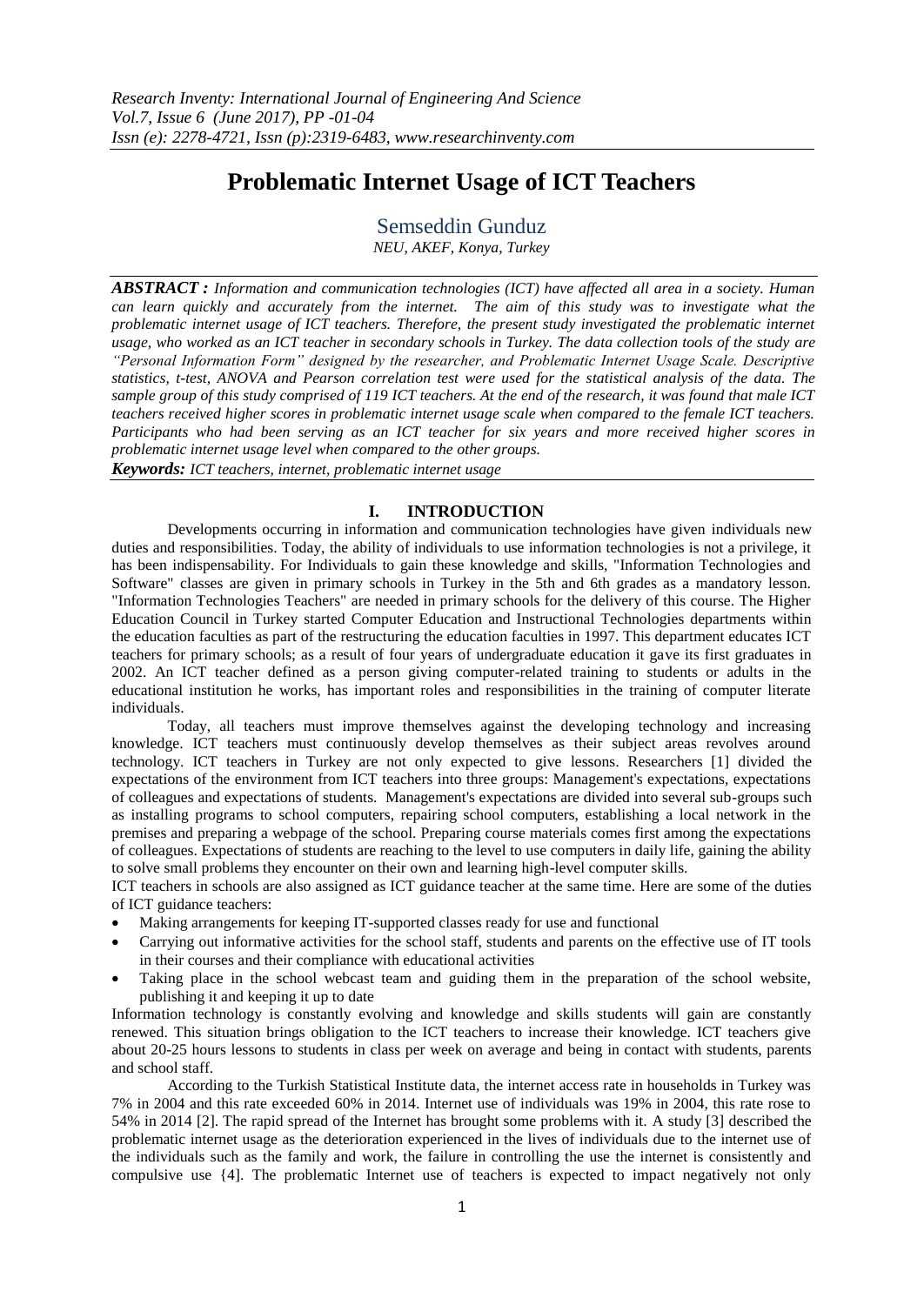themselves but also students who are associated with them. The aim of this study was to investigate what the problematic internet usage of IT teachers.

## **II. METHODS**

The study group of the research was consisted of 60 female and 59 male ICT teachers a total of 119 teachers teaching in Turkey in the fall semester of 2014-2015 academic year. In the study group, 110 of the ICT teachers are in public secondary school; 9 of them are in the private secondary school. In the study group, 24 of the ICT teachers are single; 95 of them are married.

| <b>Demographics</b>    | <b>Options</b>             | n   | $\frac{0}{0}$ |
|------------------------|----------------------------|-----|---------------|
| Gender                 | Female                     | 60  | 50.4          |
|                        | Male                       | 59  | 49.6          |
| Experience in Teaching | $0-2$ years                | 29  | 24.4          |
|                        | 3-5 years                  | 33  | 27.7          |
|                        | 6 years or more            | 57  | 47.9          |
| School Type            | Secondary school (public)  | 110 | 92.4          |
|                        | Secondary school (private) |     | 7.6           |

**Table1.** Demographic Characteristics of Study Population

#### **II.1. Data Collection Tools**

Personal Information Form: The Personal Information Form was designed by the researcher himself to identify the demographics of the participants, gender, experiences in teaching, and school type. The form contained four items. Problematic Internet Usage Scale: This scale consists a total of 33 items under three dimensions as Negative Consequences of the Internet (17 items); Social Benefit/Social Comfort (10 items), and Excessive Usage (6 items) [5]. The scale was graded on a five-point Likert-type scale. The scores to be obtained from the scale range from 33 to 165. High scores from the scale indicate that individual's the internet usage become unhealthy.

## **II.2. Data Collection**

The research data collection tool, Problematic Internet Usage Scale, and Personal Information Form were organized by bringing together and are reproduced in sufficient numbers. Data collection tools were applied on ICT teachers teaching in the secondary school in November 2014. 119 ICT teachers completed the data collection tool during the implementation process.

#### **II.3. Data Analysis**

Descriptive statistics (mean, standard deviation, minimum and maximum values, etc.) were used for general data relating to problematic internet usage of ICT teachers. Independent samples t test was used to determine whether there are differences between ICT teachers' gender and problematic internet usage levels or not; and the one-way analysis of variance (One-way ANOVA) was performed to determine whether there are differences between the experience in teaching and their problematic internet usage level or not. The Scheffe test was performed to determine the source of the difference resulting from analysis of variance. The Pearson correlation coefficient measures used to describe the linear relationship between problematic internet usage level and its sub dimensions. SPSS 21 program was used for data analysis and level of significance was accepted as 0.05.

#### **III. FINDINGS**

The arithmetic average of male ICT teachers scores obtained from daily internet usage duration is the 4.26. The arithmetic average of female ICT teachers scores obtained from daily internet usage duration is the 3.74.

**III.1. ICT Teachers' Problematic Internet Usage Levels Depending on Gender, and Experience in Teaching**

The first research question posed for the study was: "What are ICT teachers' problematic internet usage levels in reference to their demographics?" The second question posed for the study was: "Do ICT teachers' problematic ınternet usage levels differ significantly depending on gender, and experience in teaching?" In order to find answers to these questions independent sample t test and One-Way ANOVA were conducted. Table 2 presents the distribution of the data obtained from arithmetic means, and standard deviation values and results of the independent sample t test.

**Table2.** The Participants' Problematic Internet Usage Levels by Gender

| <b>Scale</b>                          | <b>Options</b> |    | Mean  | Std. D. |                |     |
|---------------------------------------|----------------|----|-------|---------|----------------|-----|
| Negative Consequences of the Internet | Female         | 60 | 32.05 | 9.13    | $-4.10$        | .01 |
|                                       | Male           | 59 | 40.12 | 12.13   |                |     |
| Social Benefit/Social Comfort         | Female         | 60 | 19.08 | 6.31    | $-6.7^{\circ}$ | .01 |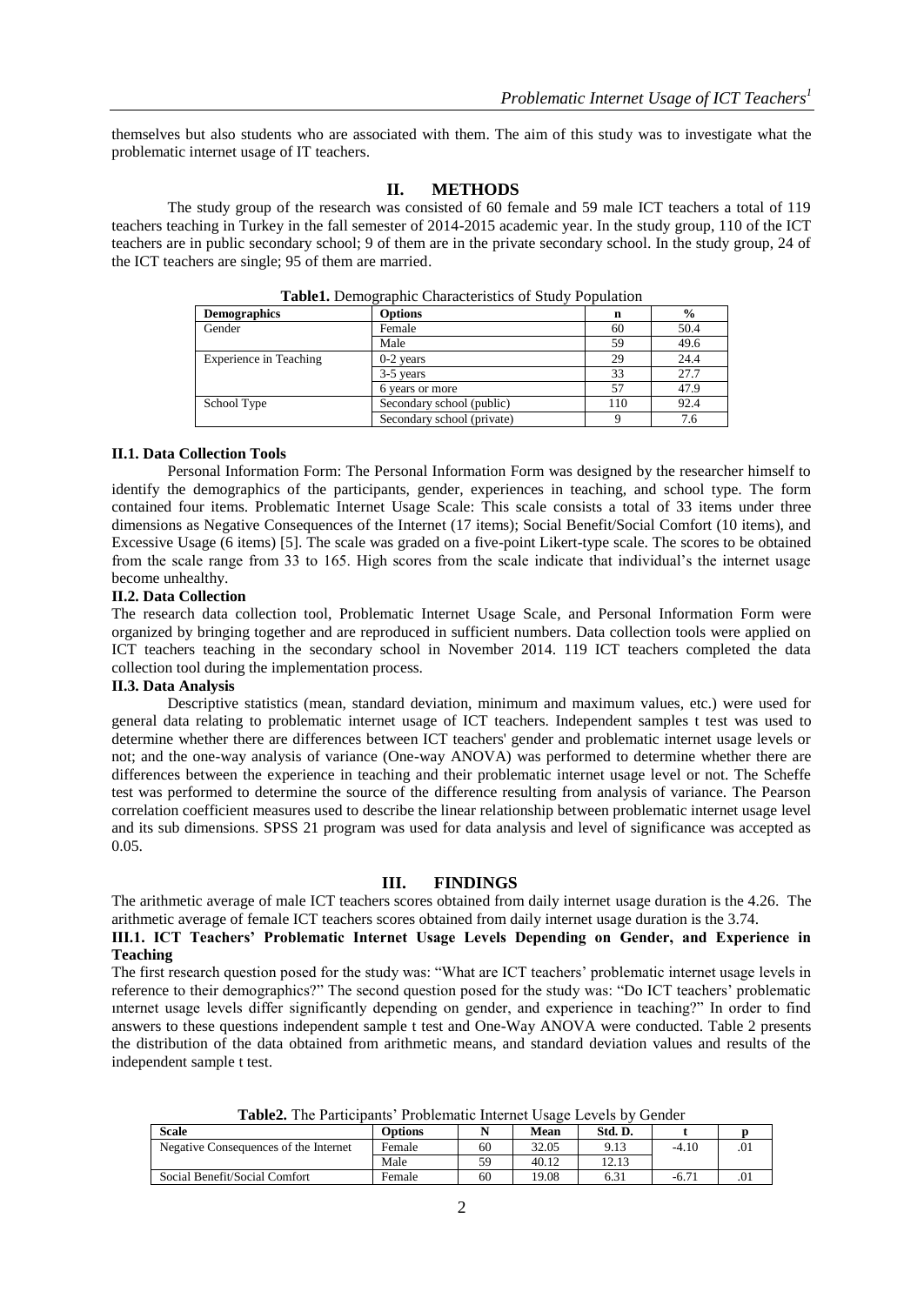|                            | Male   | 59 | 27.51 | 7.35  |         |     |
|----------------------------|--------|----|-------|-------|---------|-----|
| <b>Excessive Usage</b>     | Female | 60 | 17.83 | 4.68  | $-3.57$ | .01 |
|                            | Male   | 59 | 20.78 | 4.31  |         |     |
| Problematic Internet Usage | Female | 60 | 68.97 | 16.41 | $-5.84$ | .01 |
|                            | Male   | 59 | 88.41 | 19.79 |         |     |

The arithmetic average of female ICT teachers scores obtained from the scale of problematic Internet use is the 68.97 and the standard deviation is 16.41. The arithmetic average of male ICT teachers scores obtained from the scale of problematic Internet use is the 88.41 and the standard deviation is 19.79. The scores of male ICT teachers taken from the scale of problematic Internet use are higher than that of females. The result of the independent sample t test performed to determine whether the difference between the two groups was statistically significant was 5.84 t values. It is determined that male ICT teachers use more problematic internet than female ICT teachers. In order to find answers to "Do ICT teachers' problematic ınternet usage levels differ significantly depending on experience in teaching?" One-Way ANOVA was conducted. Table 3 presents the distribution of the data obtained from arithmetic means, and standard deviation values and results of the analysis.

**Table3.** The Participants' Problematic Internet Usage Levels by Experience in Teaching

| <b>Scale</b>                 | <b>Options</b>               | N  | Mean  | Std. D. | F     | P   | <b>Differ</b> |
|------------------------------|------------------------------|----|-------|---------|-------|-----|---------------|
| <b>Negative Consequences</b> | $0-2$ years $\overline{A}$ ) | 29 | 35.28 | 11.63   | 2.23  | .11 |               |
| of the Internet              | $3-5$ years $(B)$            | 33 | 33.06 | 10.37   |       |     |               |
|                              | 6 years or more $(C)$        | 57 | 38.18 | 11.65   |       |     |               |
| Social Benefit/Social        | $0-2$ years $\overline{A}$ ) | 29 | 20.28 | 7.53    | 6.61  | .01 | $A-C$         |
| Comfort                      | $3-5$ years $(B)$            | 33 | 21.33 | 6.96    |       |     | $B-C$         |
|                              | 6 years or more $(C)$        | 57 | 25.89 | 8.10    |       |     |               |
| <b>Excessive Usage</b>       | 0-2 years $\overline{A}$ )   | 29 | 17.28 | 4.39    | 18.87 | .01 | $A-C$         |
|                              | $3-5$ years $(B)$            | 33 | 16.88 | 4.36    |       |     | $B-C$         |
|                              | 6 years or more $(C)$        | 57 | 21.72 | 3.86    |       |     |               |
| Problematic Internet         | $0-2$ years $\overline{A}$ ) | 29 | 72.83 | 19.75   | 7.47  | .01 | $A-C$         |
| Usage                        | $3-5$ years $(B)$            | 33 | 71.27 | 18.63   |       |     | $B-C$         |
|                              | 6 years or more $(C)$        | 57 | 85.79 | 19.88   |       |     |               |

The arithmetic average of serving as an ICT teacher for two years or less scores obtained from the scale of problematic Internet use is the 72.83 and the standard deviation is 19.75. The arithmetic average of serving as an ICT teacher for six years or more scores obtained from the scale of problematic Internet use is the 85.79 and the standard deviation is 19.88. One-way ANOVA test was performed to determine whether there are statistically significant differences among the three groups and the F value of the result of the test was 7.47. Schefee test was performed to determine the difference among which groups and as a result it was determined that ICT teachers teaching for 6 or more years use more problematic Internet use than teachers teaching less. **III.2. Relationship between the Problematic Internet Usage and Its Sub Dimensions of ICT Teachers** The correlation analysis was carried out to determine the relationship between the problematic internet use and its sub dimensions of ICT teachers. The results are given in Table 4.

**Table4.** Relationship between Problematic Internet Usage and Its Sub Dimensions of ICT Teachers

| 1. Negative Consequences of the Internet |         |       |        |  |
|------------------------------------------|---------|-------|--------|--|
| 2. Social Benefit/Social Comfort         | $.68**$ |       |        |  |
| 3. Excessive Usage                       | $.40**$ | .49** |        |  |
| 4. Problematic Internet Usage (Total)    | $Q1**$  | 88**  | $64**$ |  |

 $n= 119$ 

\*\* Correlation is significant at the 0.01 level.

When the Table 4 is examined it can be seen that there is a significant relationship between the levels of problematic Internet use of ICT teachers and all sub dimensions in a positive way.

# **IV. Conclusion**

As a result of the study, it was found in the research that male ICT teachers use problematic internet more than female ICT teachers. It was found that experienced ICT teachers use problematic internet more than inexperienced ICT teachers. In-depth researches can be designed to reveal the reason of them.

#### **Acknowledgements**

This article is a revised and expanded version of a paper entitled "The Relationship between the Problematic Internet Usage of ICT Teachers and their Burnout Level" presented at "Global Conference on Education", Las Vegas, 2015.